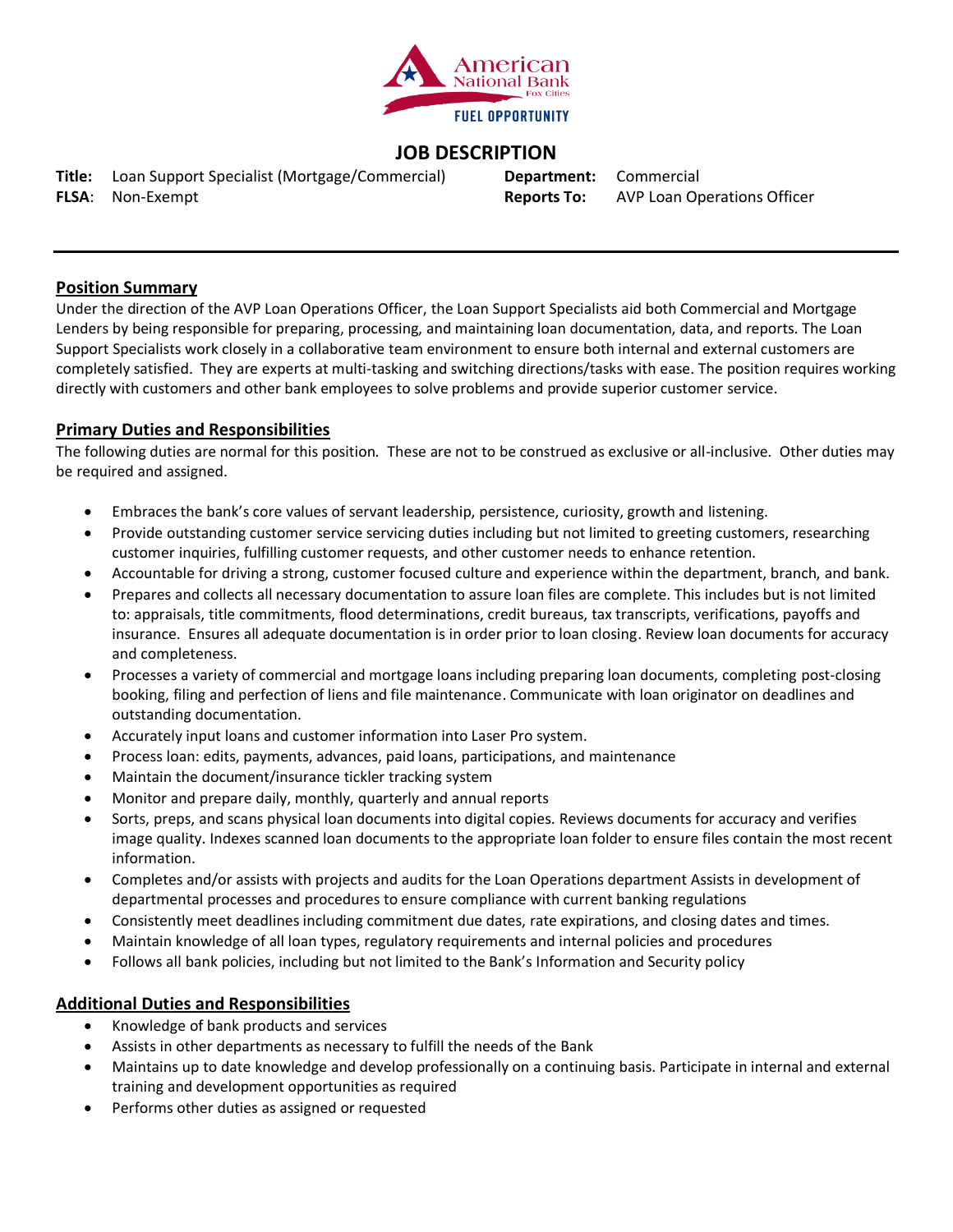

# **JOB DESCRIPTION**

**Title:** Loan Support Specialist (Mortgage/Commercial) **Department:** Commercial **FLSA**: Non-Exempt **Reports To:** AVP Loan Operations Officer **Revised:** September 2021

# **Work Relationship and Scope:**

Reports directly to the AVP Loan Operations Officer. Works closely with all bank employees and outside vendors. Works regularly with confidential Bank and customer information.

#### **Measures of Performance**

Quality, accuracy, reliability, friendliness, thoroughness and timeliness of services provided to internal and external customers; adherence to banking regulations and accepted audit procedures; ability to earn the trust and respect of employees and co-workers; effectively communicates and develops good working relationships with co-workers; professional workplace appearance and conduct; keeps Bank, customer, and employee information confidential; participates in training and appropriate professional development; reliability in reporting to work regularly and on time; understands and adheres to Bank policies and procedures; informs customers and potential customers of additional Bank services when appropriate.

#### **Knowledge, Skills and Abilities Required**

Requires an high school diploma and at least one year of commercial banking experience; or a combination of education and experience. Proven customer service experience. Knowledge of commercial products and services, bank rules, regulations, policies and procedures, loan application and documentation preferred. Must possess: courteous and professional customer service attitude; technical ability to input and retrieve computerized information; excellent communication skills for interacting professionally with employees and customers; ability to maintain the integrity of highly confidential customer and Bank information; ability to deal effectively with time pressures and stress that can change hourly depending on level of customer activity; effective problem-solving skills.

# **Working Conditions**

Work is performed primarily in a pleasant office environment with minimal chance for personal injury. Occasionally, work may be performed remotely or offsite location. Prolonged sitting and mental and visual concentration for computer usage required. Must be able to lift and move up between 20 – 50 pounds of office supplies and equipment. Some bending, turning, and twisting to file and retrieve documents. Hours worked are generally during normal business hours, with occasional after hour activities in support of the bank.

#### **Employee Acknowledgement**

This job description describes the general nature and level of work performed by employee assigned to this position. It is not to be construed as an exhaustive statement of duties, responsibilities, or requirement. Management reserves the right to change this position at any time according to business needs or to provide reasonable accommodations to qualified individuals with disabilities. In addition, the employee may be required to perform other job-related duties as requested by the supervisor. American National Bank Fox Cities is an Equal Opportunity Employer that does American National Bank Fox Cities is an Equal Opportunity Employer that does not discriminate on the basis of actual or perceived race, creed, color, religion, alienage or national origin, ancestry, citizenship status, age, disability or handicap, sex, marital status, veteran status, sexual orientation, genetic information, arrest record, or any other characteristic protected by applicable federal, state or local laws.